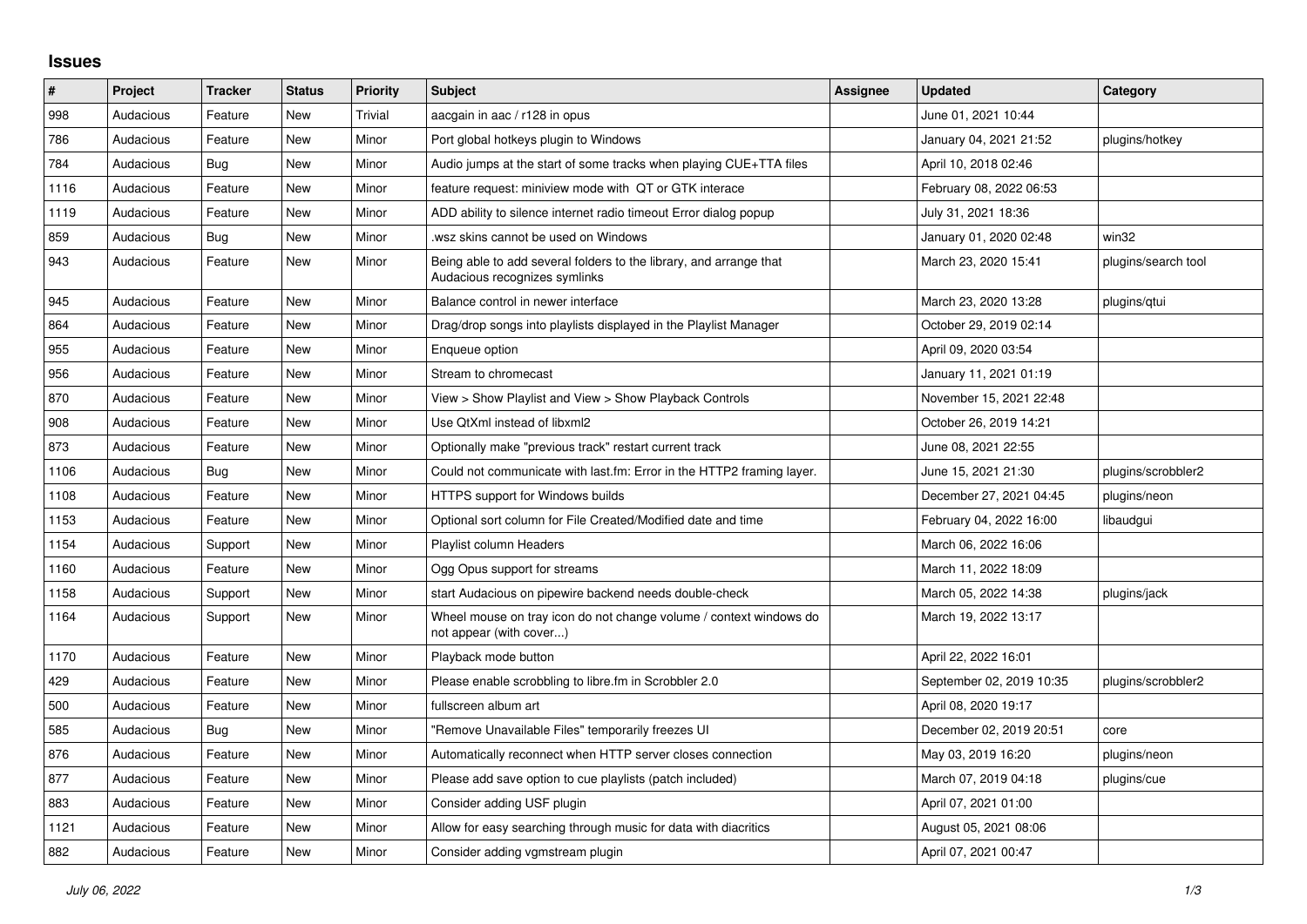| #    | Project   | <b>Tracker</b> | <b>Status</b> | <b>Priority</b> | Subject                                                                                             | <b>Assignee</b> | <b>Updated</b>          | Category            |
|------|-----------|----------------|---------------|-----------------|-----------------------------------------------------------------------------------------------------|-----------------|-------------------------|---------------------|
| 889  | Audacious | Feature        | New           | Minor           | Crossfade settings: is it possible to increase the upper limit?                                     |                 | May 18, 2019 20:49      |                     |
| 899  | Audacious | Feature        | New           | Minor           | Album art (cover) as an additional columun in Qt version                                            |                 | August 28, 2019 10:20   |                     |
| 907  | Audacious | Feature        | New           | Minor           | QtNetwork-based HTTP client                                                                         |                 | October 26, 2019 13:41  |                     |
| 909  | Audacious | Feature        | New           | Minor           | remember open/close status of equalizer and equalizer-presets<br>windows                            |                 | April 22, 2020 06:56    | libaudgui           |
| 913  | Audacious | Feature        | New           | Minor           | Play / create new playlist from selection                                                           |                 | December 02, 2019 20:13 | plugins/qtui        |
| 1118 | Audacious | Feature        | New           | Minor           | Clicking on the "File path" column of the playlist does not sort as<br>expected.                    |                 | August 27, 2021 22:38   | libaudcore          |
| 924  | Audacious | Feature        | New           | Minor           | Option to replace playlist contents by drag and drop                                                |                 | December 02, 2019 20:15 |                     |
| 918  | Audacious | Feature        | New           | Minor           | Replace libguess with libuchardet                                                                   |                 | November 19, 2019 05:50 |                     |
| 968  | Audacious | Feature        | New           | Minor           | Loop PSF files at normal loop points during repeat mode                                             |                 | April 16, 2020 03:25    | plugins/psf         |
| 969  | Audacious | Feature        | New           | Minor           | streamtuner plugin: Please add column-sortability, or at least sort<br>alphabetically by 1st column |                 | June 16, 2020 09:54     | plugins/streamtuner |
| 602  | Audacious | Feature        | New           | Minor           | Restoring XMMS "AUTO" (entry-specific) equalizer settings<br>(patch/suggestion included).           |                 | December 03, 2019 14:40 | core                |
| 973  | Audacious | Bug            | New           | Minor           | "snd_pcm_recover failed" alsa error and "String leaked" warnings                                    |                 | August 28, 2021 08:52   |                     |
| 993  | Audacious | Bug            | New           | Minor           | Lyrics for streamed content are written to cache but not read.                                      |                 | June 07, 2020 13:10     | plugins/lyricwiki   |
| 987  | Audacious | Feature        | New           | Minor           | Closing of Search Library tool by same method as opening it                                         |                 | May 13, 2020 00:15      |                     |
| 995  | Audacious | Feature        | New           | Minor           | Add star rating to songs                                                                            |                 | June 16, 2020 09:56     |                     |
| 1048 | Audacious | Feature        | New           | Minor           | PipeWire support                                                                                    |                 | May 04, 2022 19:36      |                     |
| 996  | Audacious | Feature        | New           | Minor           | Refine playlists when searching (search all playlists)                                              |                 | June 16, 2020 09:58     |                     |
| 1046 | Audacious | Feature        | New           | Minor           | Add all id3v2 frames in the settings of Playlist available columns                                  |                 | December 28, 2020 21:14 | plugins/gtkui       |
| 1047 | Audacious | Feature        | New           | Minor           | Stop playing after any chosen track                                                                 |                 | December 29, 2020 01:23 |                     |
| 51   | Audacious | Feature        | New           | Minor           | Option to inhibit suspend                                                                           |                 | February 13, 2021 09:23 |                     |
| 1057 | Audacious | Feature        | New           | Minor           | Matroska (mka) chapter support                                                                      |                 | August 27, 2021 22:54   |                     |
| 1058 | Audacious | Feature        | New           | Minor           | Allow changing the language/locale in settings                                                      |                 | January 30, 2021 18:11  |                     |
| 1130 | Audacious | Feature        | New           | Minor           | folders for tabs in the playlist head (an enhancement suggestion, not a<br>bug)                     |                 | October 24, 2021 19:04  |                     |
| 1131 | Audacious | Feature        | New           | Minor           | Selection of songs via selection field/bar (as in Clementine)                                       |                 | October 31, 2021 12:41  |                     |
| 1011 | Audacious | Feature        | New           | Minor           | Visible separator of folders in the playlist                                                        |                 | July 18, 2020 16:10     |                     |
| 1134 | Audacious | Feature        | New           | Minor           | Web interface remote control                                                                        |                 | November 04, 2021 06:57 |                     |
| 1013 | Audacious | Feature        | New           | Minor           | Request re Album Art using music file metatag                                                       |                 | August 03, 2020 22:48   |                     |
| 1142 | Audacious | Feature        | New           | Minor           | MusicBrainz support for CD plugin                                                                   |                 | November 20, 2021 21:46 | plugins/cdaudio     |
| 1014 | Audacious | <b>Bug</b>     | New           | Minor           | Some .VGM/.VGZ files fail to play                                                                   |                 | August 17, 2020 15:29   | plugins/console     |
| 1066 | Audacious | Feature        | New           | Minor           | Allow Equalizer window to be resized.                                                               |                 | February 11, 2021 10:05 |                     |